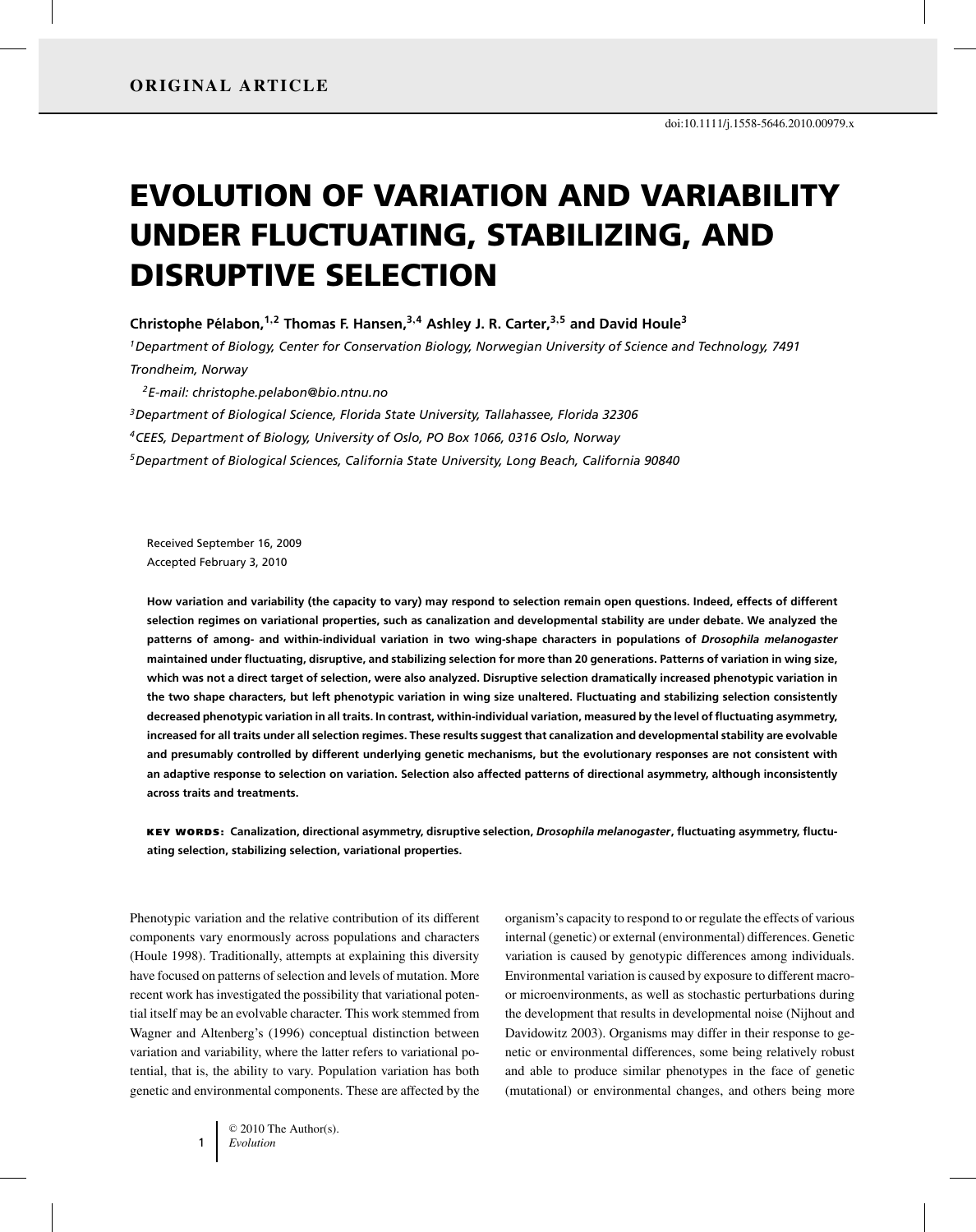sensitive, or perhaps plastic, in their responses. The variability of an organism or genotype is thus determined by its sensitivity or capability to respond to genetic and environmental differences. Traditionally, the buffering of genetic and environmental differences between individuals have been referred to as genetic and environmental canalization, respectively (Wagner et al. 1997; Flatt 2005), whereas mechanisms buffering against stochastic perturbations of individual development have been referred to as developmental stability (Waddington 1957; Debat and David 2001; Klingenberg 2003). Individual and population differences in developmental stability and canalization suggest that these properties may be quite evolvable. Although selection acts on the realized variation, it is unclear how efficiently it can act on the variational potential, and the relationship between selection on variation and selection on variability is far from simple (Hansen 2006).

The direct effect of selection on variation depends on the convexity of the fitness function (Layzer 1980). Concave fitness functions (negative second derivatives) reduce variance, whereas convex fitness functions (positive second derivatives) increase variance over an episode of selection. Thus, variance is expected to decrease under stabilizing selection and increase under disruptive selection. The direct effect of linear directional selection on variance depends on the skew of the trait distribution (e.g., Bürger 1991; Hansen 1992), but with polygenic traits where near-Gaussian distributions are generated by recombination, we do not expect strong selection on variance. It has recently been shown, however, that rapid changes of additive genetic variance can occur under linear selection in the presence of directional epistasis, that is, when genes systematically modify each other in particular directions in the morphospace; positive directional epistasis leads to an increase in additive variance, whereas negative directional epistasis leads to canalization (Hansen and Wagner 2001; Carter et al. 2005; Hansen et al. 2006a). Prolonged directional selection is, however, unlikely to be common in nature, and it is unclear what general effects fluctuating directional selection may have on genetic variance components (but see Bürger 1999; Kawecki 2000; Jones et al. 2004, 2007; Draghi and Wagner 2008 for some results from specific models). The short-term response of genetic variance to stabilizing selection is also complicated and depends strongly on many different aspects of genetic architecture (e.g., Barton and Turelli 1987; Turelli and Barton 1990; Bürger 1991, 2000; Wagner et al. 1997; Hermisson et al. 2003). Over longer time scales, epistatic genetic architectures may have a tendency to evolve a degree of genetic canalization under stabilizing selection (Hermisson et al. 2003; Alvarez-Castro et al. 2009), but it is unclear whether this can have significant effects on shorter time scales or in the face of unavoidable indirect selection pressures. Similarly, theoretical analyses agree that disruptive selection may lead to an initial increase in genetic variance, and may eventually lead to bimodal distributions and lineage splitting (e.g., Bulmer 1971, 1980; Sorensen and Hill 1983; Burger 2002; Gavrilets 2004; ¨ Spichtig and Kawecki 2004; Kopp and Hermisson 2006), but the effects of disruptive selection on genetic canalization are largely unknown. The evolution of the environmental components of variance under selection for variation is even less well understood, but Zhang and Hill (2005; Zhang 2005) found a tendency for the evolution of environmental canalization under stabilizing selection and a tendency for the evolution of environmental decanalization under fluctuating selection.

There are several problems with the idea that variational properties can be selected as adaptations. One is that selection for variational properties is most often a weak second-order effect (Proulx and Phillips 2005), susceptible to being overshadowed by indirect selection (Hansen 2010) or genetic drift (Lynch 2007). The question also remains whether variational properties are sufficiently evolvable to respond to whatever selection pressures they encounter. For example, it is generally thought that genetic canalization is not evolvable under an additive genetic architecture (e.g., Flatt 2005; but see Hansen 2003, 2010 for a proposed mechanism based on "heritable allelic effects"). With epistasis, several studies have found that a degree of genetic canalization can evolve under stabilizing selection, but that this is a relatively weak and slow process sensitive to the genetic architecture and strength of selection (Wagner et al. 1997; Hermisson et al. 2003; Alvarez-Castro et al. 2009). The most likely mechanism for the evolution of genetic canalization may in fact be as an indirect effect of selection for environmental canalization (Gavrilets and Hastings 1994; Wagner et al. 1997; de Visser et al. 2003; Rifkin et al. 2005). Empirically, much effort has been devoted to studying the evolvability of developmental stability. Most of these studies have found that fluctuating asymmetry has low additive genetic variation, but whether this translates into a similar low evolvability of developmental stability is less clear (Van Dongen and Lens 2000; Santos 2002; Fuller and Houle 2003; Pelabon et al. 2004a; ´ Leamy et al. 2005; Leamy and Klingenberg 2005).

Although the theoretical results paint a complex picture of the evolution of variational properties under different selective regimes, we can identify some general hypotheses that can be tested against data by answering the following questions: (1) Can variational properties be changed within the time scale of a selection experiment, and if these changes occur, are they predictable from the expected effects of selection on variation? (2) Alternatively, are canalization and developmental stability generally optimized under natural selection, so that we may expect decanalization and increased developmental noise under most artificial-selection regimes? (3) Are the variational properties of genetic, environmental, and individual developmental components concordant? Indeed, although developmental stability and canalization should be similarly affected by selection on variation, it is unknown whether the underlying bases of these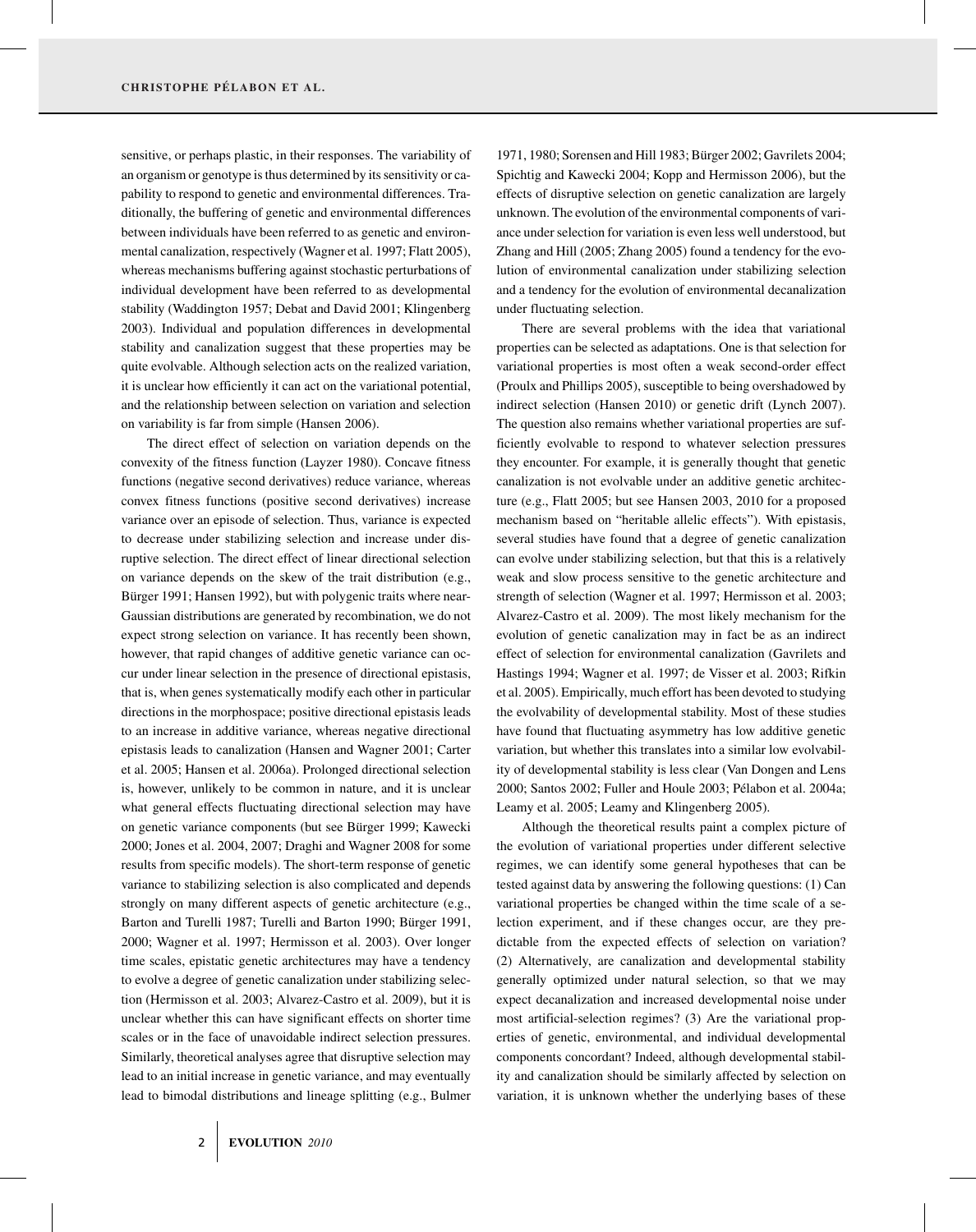variational properties are distinct. Although several authors have proposed that canalization and developmental stability may be influenced by common buffering mechanisms (Klingenberg 2003; Flatt 2005), empirical data are highly inconsistent; some studies support the idea of common regulatory mechanisms (Clarke 1998; Klingenberg and McIntyre 1998; Hallgrímsson et al. 2002; Willmore et al. 2005; Breuker et al. 2006), but others reject this hypothesis (Debat et al. 2000; Hoffmann and Woods 2001; Réale and Roff 2003; Pélabon et al. 2004b; Debat et al. 2006, 2009).

To test these hypotheses, we analyzed data from artificialselection experiments that exposed *Drosophila melanogaster* populations to more than 20 generations of stabilizing, fluctuating, and disruptive selection on individual differences in a wing shape index. Selection was performed on an index derived from two traits corresponding to the relative position of wing veins. We compared the effects of the different selection regimes on the within-individual variance (phenotypic expression of developmental stability) estimated by the level of fluctuating asymmetry and on the among-individual variance (combination of standing genetic variation and genetic and environmental canalization) for the two traits composing the selection index and for wing size, which was not directly selected. We also analyzed the effects of the different selection regimes on directional asymmetry. Although directional asymmetry in shape and size are widespread in insect wings (Pélabon and Hansen 2008), its short-term evolvability is unknown. Indeed, despite the absence of response to selection on directional asymmetry (Maynard-Smith and Sondhi 1960; Coyne 1987; Carter et al. 2009), we have previously found that directional asymmetry can respond indirectly to selection on wing shape (Pélabon et al. 2006), and Rego et al. (2006) demonstrated a considerable potential for genetic variation in directional

asymmetry in interspecific hybrids. We therefore tested if the selection regimes applied here had similar effects on directional asymmetry in wing size and shape.

## *Material and Methods* SELECTION PROCEDURE

We used two different base populations for the selection experiments. The IV population descended from about 200 flies collected by P. T. Ives in Amherst, Massachusetts in 1975. These flies have been maintained by B. Charlesworth (1976–1992) and D. Houle (1992 onwards) since that time in laboratory conditions under a 12:12 L:D cycle at 25◦C in bottles with transfers every 14 days (see Houle and Rowe 2003 for more details about this line). The LHM population descends from 400 flies collected by L. Harshman in central California in 1991. In 1995, 2000 of these flies were used to found a subpopulation maintained by W. R. Rice until it was obtained by the Houle lab shortly before initiating the selection experiments in 2004. During the selection experiment flies were reared at 25◦C in plastic shell vials (95 mm height, 25 mm diameter) containing corn-meal, sucrose, dead-yeast medium without the addition of live yeast.

To perform selection on the shape of the wing, we measured wings from live flies using an automated image-analysis system (WINGMACHINE, Houle et al. 2003). Each wing was immobilized between a slide and a cover slip using a simple suction device, the wing grabber (see Fig. 1 in Houle et al. 2003). A digital image of the wing was then recorded using a macroscope. Cubic B-splines (Lu and Milios 1994) were fitted to the vein structure distal to a line defined by user-supplied landmarks (dashed line Fig. 1) (Houle et al. 2003). For the analysis of the asymmetry



Figure 1. **Representation of the wing of** *Drosophila melanogaster* **with the reference numbers of the different landmarks used in this analysis (landmarks 0 and 13–16 are not used in the analysis). The effects of the selection on the position of the veins are represented by the arrows (decreasing index: black arrows; increasing index: grey arrows). Black dots along the vein III represent the evenly distributed reference points where the distance between the vein III and IV is calculated to estimate the first trait composing the selection index (see text for details).**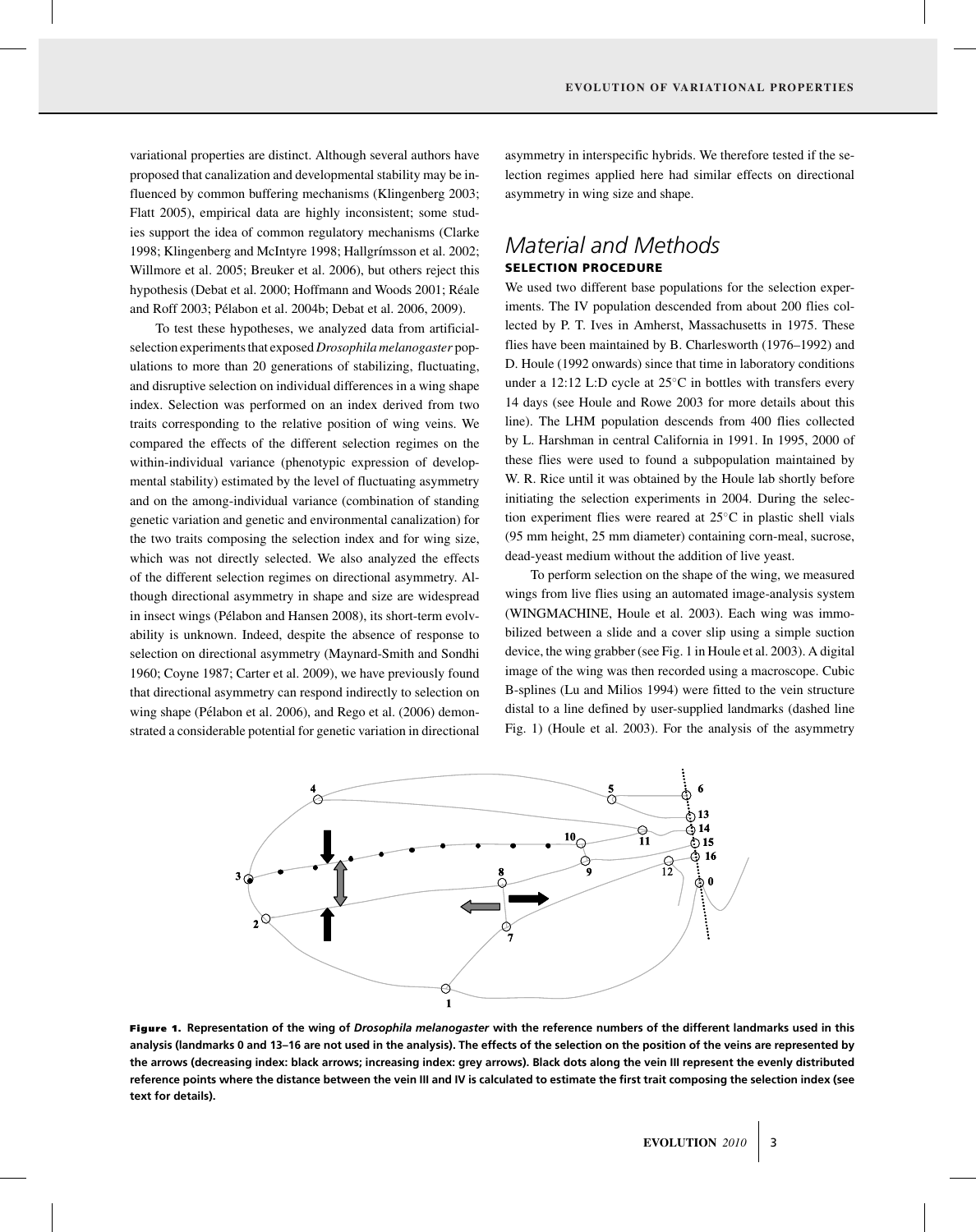patterns, we imaged both left and right wings, reversed the right image, and used the same B-spline model to fit both images.

Selection was performed on an index derived from two traits defined from the fitted spline models. For logistic reason, only the left wing was photographed and measured during the selection process. Therefore, selection was performed on measurements taken from the left wing only. The first trait,  $I_1$  measured the distance between veins III and IV, defined as

$$
I_1 = \frac{\text{average distance between views III and IV}}{\sqrt{\text{total wing area}}}.
$$

The average distance was calculated by taking 10 evenly spaced points along vein III distal to the anterior cross-vein (between landmark 3 and 10, shown as black dots in Fig. 1). We calculated the distances from each of these 10 points to the closest point on vein IV, averaged these 10 distances, and standardized for wing size by dividing by the square root of the area enclosed by the outer spline function. The second trait, *I*2, measured the relative position of the posterior cross-vein, defined as

$$
I_2 = (d[15, 8]/d[15, 2] + d[16, 7]/d[16, 1])/2,
$$

where d[*a*, *b*] is the linear distance between the landmarks *a* and *b*. The standard deviation of trait  $I_1$  was initially 2.6 times smaller than that of  $I_2$ . To perform selection of equal strength on the two traits, the selection index was a weighted sum of the two traits  $I =$  $2.6 \times I_1 + I_2$ . By the time of the measurements, the average ratio (±standard error) between the standard deviation of the two traits in each selection treatment was: Control:  $2.65 \pm 0.18$ ; Disruptive: 2.54  $\pm$  0.37; Fluctuating: 2.42  $\pm$  0.23; Stabilizing: 2.53  $\pm$  0.21. Therefore, despite changes in the phenotypic variance of the two traits (see results), the strength of selection applied on both traits was approximately constant during the course of the experiment. The selection lines were started early spring 2004.

In each selected line, 100 virgin flies from each gender were measured at each generation and 25 from each gender selected as parents of the next generation. There were five selection regimes plus a control, each replicated twice in each of the two base populations. The selection regimes were up, down, stabilizing, disruptive, and fluctuating selection. In the stabilizing-selection lines, we sorted the flies within each gender by their selectionindex score and chose 25 flies with consecutive scores such that their average score was closest to the average value at the start of the experiment. In the disruptive-selection lines, we chose 25 flies of each gender from the extreme ends of the distribution in such a ratio that their average score was closest to the starting average value (e.g., the top 10 and lowest 15 or the top 12 and lowest 13). Fluctuating selection was achieved by computing the mean of the selection index for the 200 flies measured. If this value was lower than the starting value, directional selection to increase the index value (up selection) was performed, whereas directional selection to decrease the index value (down selection) was performed when the average score was above the starting value. As a result, the direction of selection changed nearly every generation. For the up (and down) line the 25 males and females with the highest (or lowest) within-gender scores were selected for mating. For the control lines, 25 individuals of each gender were haphazardly chosen.

For mating, we placed five selected individuals of each gender in five vials. In each treatment, flies were randomly assigned to a mating vial. These parental flies were transferred to new vials after approximately 24 h and the individuals for the next generation were collected as virgins approximately—eight to nine days later. The effects of the two directional-selection treatments on fluctuating and directional asymmetry have been presented elsewhere (Pélabon et al. 2006); we report here the results for the other treatments.

#### MEASUREMENTS AND ANALYSIS

At generation 21 for  $IV_2$  and LHM<sub>2</sub> and generation 22 for  $IV_1$ and  $LHM<sub>1</sub>$  (indices refer to the replicate number), we imaged both left and right wings for about 100 female flies in each line. In approximately half of these flies we imaged and measured both wings a second time to estimate measurement error. Data were registered and size-corrected using the generalized least-squares Procrustes superimposition (Rohlf and Slice 1990). We analyzed the effect of the different selection regimes on the variational properties of three traits. The first trait was the average distance between landmarks 2 and 3, and 9 and 10 (Fig. 1). This mimics, but does not replicate, index  $I_1$ , because it uses only the size-corrected distances at the ends of the selected region, rather than all along it. The second trait corresponded to  $I_2$ , defined above. Finally, we analyzed wing size measured by the centroid size (the square root of the sum of squared distances from each landmark to the centroid) based on landmarks 1–12. Wing size was not a direct target of selection because both traits composing the selection index were corrected for wing size.

The full model fit followed Palmer and Strobeck (1986) and Palmer (1994) in including Side as a fixed effect to test for directional asymmetry. In this model, the Individual (random effect)  $\times$ Side interaction term estimates the variance due to fluctuating asymmetry, whereas the error term estimates measurement error for replicated measurements. As we also had Treatments, Populations and Replicated selection lines nested within Treatments and Populations, the full model included: Treatment, Side and Side  $\times$  Treatment interaction as fixed effects, and Population, Population  $\times$  Treatment, Replicate within Population and Treatment, Individual within Replicate, Individual  $\times$  Side interaction as random factors. Models were fitted in Proc Mixed in SAS 9.1 (SAS Institute, Cary, NC). To stabilize estimates of variance components in Proc Mixed, all data were multiplied by 100.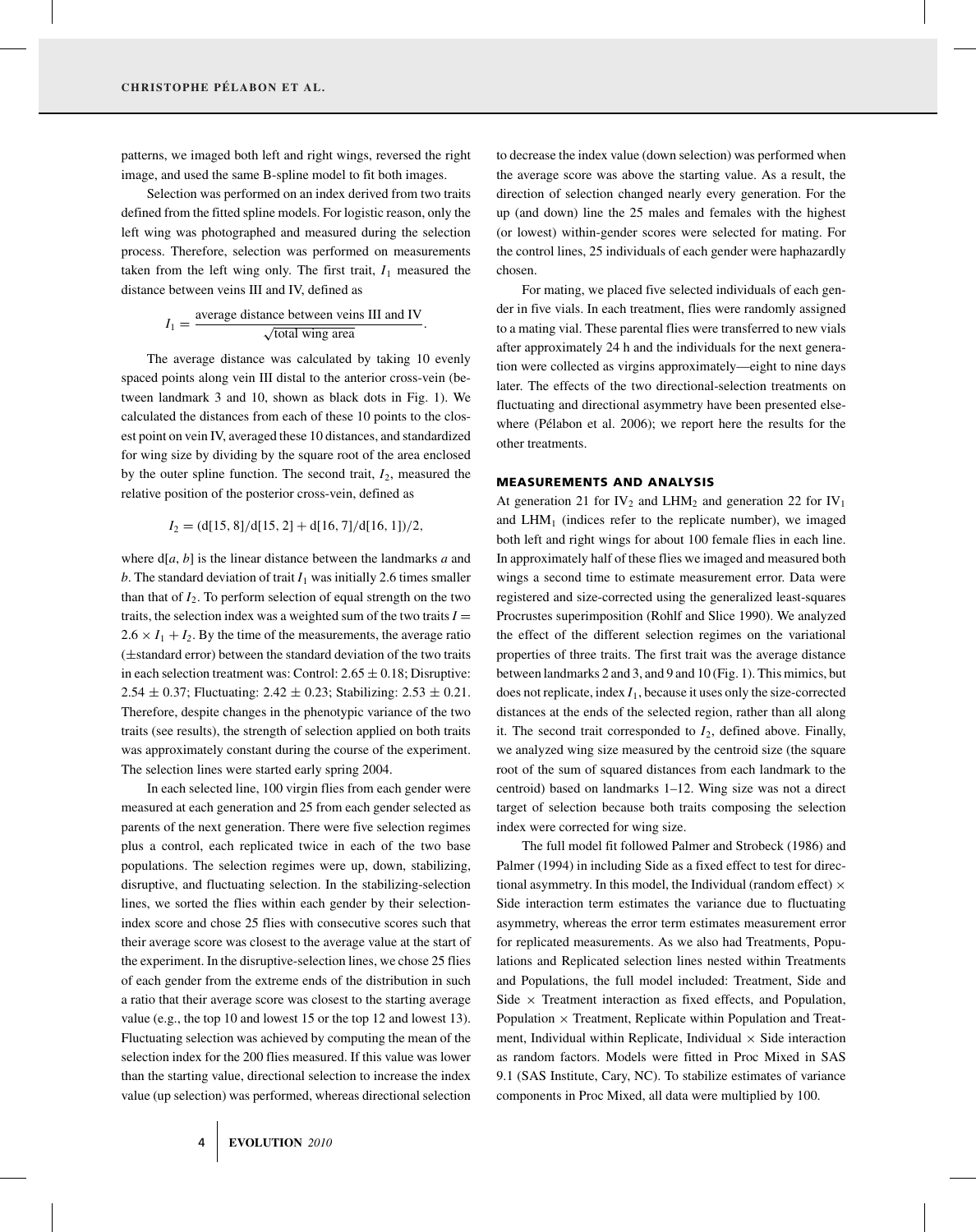Ideally, a test for differences in trait variances among treatments would be performed directly in Proc Mixed in SAS using the group  $=$  treat option. Unfortunately, this was not possible due to limited computation power. Therefore, we fitted separate models to each treatment, and then compared the AIC values of these unconstrained models with the AIC values of similar models in which the variance parameters were constrained to equal the estimates from the full analyses. We summed the log-likelihood values for the constrained and unconstrained models across treatments, and calculated the AIC (AIC =  $-2 \log(likelihood) + 2p$ , where  $p$  is the number of variance components following SAS Mixed procedure).

Finally, to directly test for differences in variances, we estimated the best unbiased linear predictors (BLUPs) for each level of each random effect from the full model. To check the measurement error, we calculated the residuals from the full model for the subset of individuals that were measured twice. We then performed Levene tests, one-way analyses of variance (ANOVAs) on the absolute value of these BLUPs and residuals (Palmer and Strobeck 1992) with Treatment as factor.

Fluctuating-asymmetry analyses are particularly sensitive to outliers. We used a multistep procedure to remove potential outliers. First, we noted apparent outliers for centroid size and each landmark coordinate after Procrustes alignment. The original images of wings with unusual phenotype for any of these traits were then examined for errors, such as the wing being slightly folded or damaged, or from a badly fitted B-spline. Those with apparent errors were excluded from further analysis.

Second, for those flies imaged and measured twice, we fitted a full mixed-model analysis of individual wings for the two shape traits and centroid size implemented in Proc GLM. The resulting residuals reflect the differences between wings within replicate measurements. We performed Grubb's test for outliers with  $P = 0.01$ , and  $N = 2 \times 450$ , the approximate sample size of twice measured wings within each treatment. When a residual was tested as an outlier, the offending replicate was excluded from further analysis (both wings for all traits). This resulted in wings with residuals more than 4.3 SD from the mean being identified as outliers. Of a total of 880 flies where both wings were measured twice, 32 pairs of wings were dropped. A final round of outlier removal was done at the level of individual flies. We averaged the replicate measurements of the same wings, and calculated the value of left–right wing for each trait. Grubb's test was then applied within each treatment, with the critical values calculated with  $P = 0.01$  and  $N = 450$ . Individuals with wing measurements > 4.05 SD from the mean were discarded. Twelve individuals were dropped as outliers at this step. The final dataset contained 860 individuals where each wing was measured twice and 794 individuals where both wings were measured once.

In three of four cases, the measurement variances for the two traits under selection were the highest in the disruptive-selection lines (Appendix S1). Although we did not observe obvious problems in the fit of the B-spline, it is possible that the particular shape of some of the wings in the disruptive-selection lines affected this fit, and therefore increased the measurement variance. Although this variation in measurement error does not affect our results because estimates of fluctuating asymmetry were corrected for measurement variance, it underlines the importance of estimating measurement variance in each selection line with a sufficiently large sample size of repeated measures.

Following Hansen et al. (2006b), we calculated the relative developmental imprecision as the part of phenotypic variation due to developmental instability, i.e., the part of phenotypic variation due to within-individual variation measured by the fluctuating asymmetry. The developmental imprecision was obtained by dividing the Individuals  $\times$  Side variance component by the total among-individual variance component (including the withinindividual variance, in Tables 2–4).

### *Results*

### TRAIT MEANS AND AMONG-INDIVIDUAL PHENOTYPIC VARIANCE

As intended, neither the average wing size nor the mean of the two shape characters were significantly affected by the different selection treatments (Table 1; Appendix S1). Analyses of each of the three traits showed that Selection treatment, Population, and Population  $\times$  Selection treatment means were never statistically significantly different from zero when all effects were in the model ( $P > 0.28$  in all cases). Given the lack of Population and Population  $\times$  Selection treatment effects on the traits mean, we chose to treat Population as a fixed effect and to drop the Population  $\times$  Selection treatment effect from further analyses.

The among-individual variance for both traits under selection was strongly affected by the selection treatment (Fig. 2A, B, Table 2 and 3). As expected, lines under disruptive selection displayed the highest among-individual variance, whereas lines under fluctuating and stabilizing selection generally displayed levels of among-individual variance lower than the control lines. Among-individual variance in centroid size, however, tended to decrease under stabilizing and fluctuating selection (significantly so in the latter), but did not increase under disruptive selection (Fig. 2C, Table 4).

In addition to the marked effects on the phenotypic variance of the two selected traits, disruptive selection also affected the development of the wing. In a few cases, we observed individuals with anomalous wing veins (Fig. 3). Because these anomalies prevented us from properly fitting the cubic B-splines and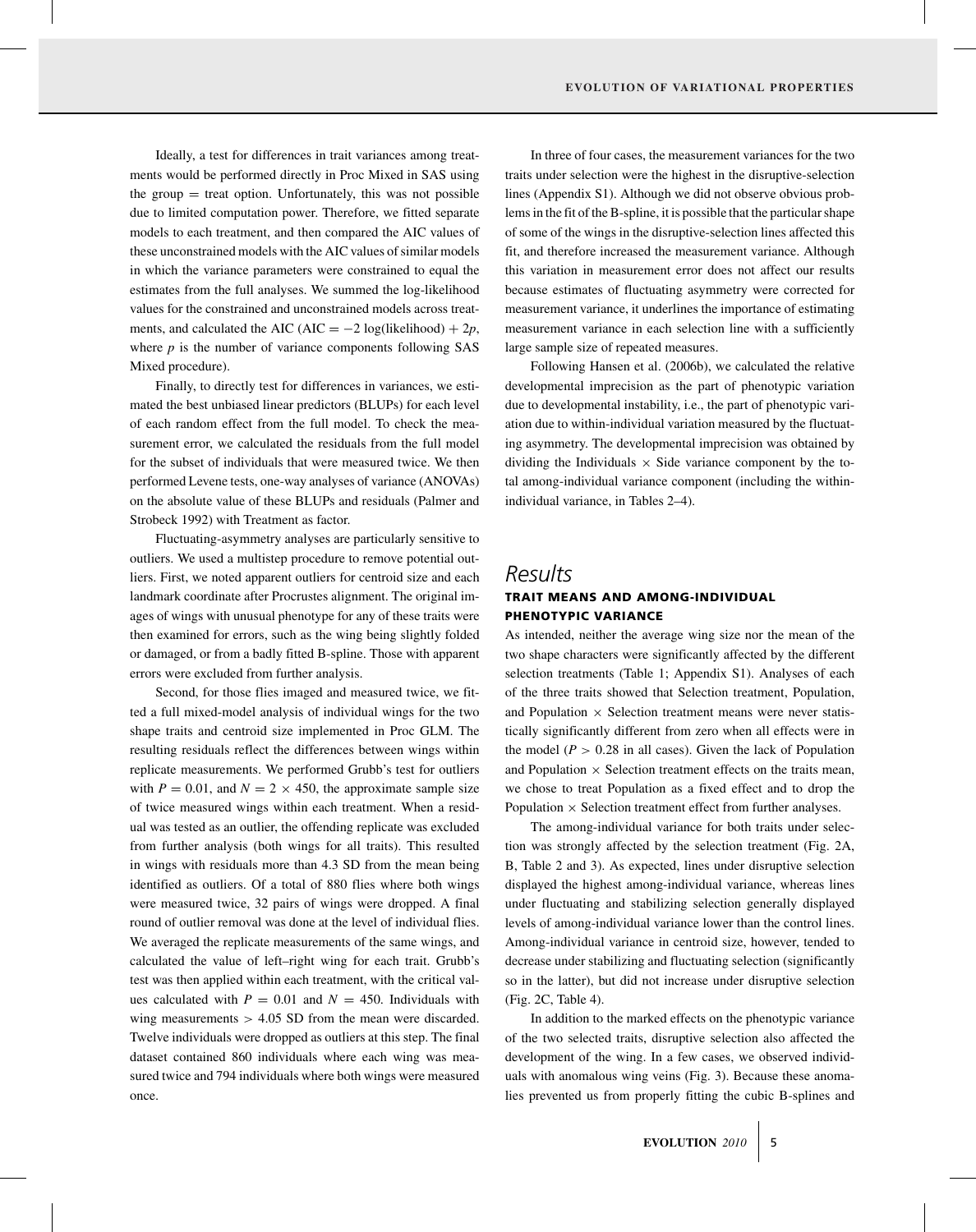| Source                                        | Trait 1            |                  | Trait 2             |                  | Centroid size      |                  |  |
|-----------------------------------------------|--------------------|------------------|---------------------|------------------|--------------------|------------------|--|
|                                               | Variance ± SE      | $\boldsymbol{P}$ | Variance ± SE       | $\boldsymbol{P}$ | Variance±SE        | $\boldsymbol{P}$ |  |
| Treatment                                     |                    | 0.90             |                     | 0.86             |                    | 0.79             |  |
| Side                                          |                    | 0.0001           |                     | 0.0001           |                    | 0.0001           |  |
| Treatment $\times$ Side                       |                    | 0.014            |                     | 0.37             |                    | 0.042            |  |
| Population                                    |                    | 0.58             |                     | 0.043            |                    | 0.79             |  |
| Replicate in Population $\times$<br>Treatment | $12.612 \pm 5.485$ | 0.011            | $39.218 \pm 17.528$ | 0.013            | $17.269 \pm 7.626$ | 0.012            |  |
| Individual in Replicate                       | $22.773 \pm 0.900$ | < 0.0001         | $168.850\pm 6.662$  | < 0.0001         | $63.517 \pm 2.239$ | < 0.0001         |  |
| Individual $\times$ Side                      | $3.922 \pm 0.201$  | < 0.0001         | $37.674 \pm 1.434$  | < 0.0001         | $0.975 \pm 0.0388$ | < 0.0001         |  |
| Residual                                      | $2.269 \pm 0.078$  | < 0.0001         | $4.573 \pm 0.156$   | < 0.0001         | $0.180 \pm 0.0062$ | < 0.0001         |  |
| $-2 \log(\Lambda)$                            | 26, 265.7          |                  | 34,058.4            |                  | 20,753.4           |                  |  |
| AIC                                           | 26,273.7           |                  | 34,066.4            |                  | 20.761.4           |                  |  |
|                                               |                    |                  |                     |                  |                    |                  |  |

Table 1. Results of mixed-effects model analyses of variance of the two shape traits and the centroid size for the full dataset. The units **for trait 1 are the average distances between veins III and IV in centroid size units×100; the unit for trait 2 is the proportional position of the distal cross-vein×100.**

accurately estimate the position of the landmarks, these flies were discarded during the selection phase and unfortunately we do not have estimates of the frequency with which these anomalies were encountered.

### FLUCTUATING ASYMMETRY AND DEVELOPMENTAL PRECISION

The shape characters displayed an average fluctuating asymmetry in the control lines of  $2.20\% \pm 0.20\%$  and  $1.17\% \pm 0.10\%$  of the trait size, for the trait 1 and 2, respectively. In comparison, centroid size displayed an average level of fluctuating asymmetry of  $0.47\% \pm 0.04\%$  (Appendix S1). Contrary to the effects on amongindividual variance, all selection treatments provoked an increase in fluctuating asymmetry in both selected traits and in wing size (Fig 4; Table 2–4). These increases were sometimes substantial, with an average increase in the within-individual variance in the disruptive-selection lines of 21%, but remained limited compared to the 412% and 530% increase in among-individual variance under disruptive selection in trait 1 and 2, respectively.

Changes in within- and among-individual variance among selection treatments were inconsistent, leading to marked variation in the relative developmental imprecision of the two selected traits (Fig. 5A, B). Because the effect of disruptive selection on these traits was more pronounced on phenotypic variation than on fluctuating asymmetry, the relative developmental imprecision strongly decreased in the disruptive-selection lines despite an increase in fluctuating asymmetry. Because phenotypic variation in centroid size was not affected by the different selection treatments, the relative developmental imprecision in this trait primarily reflected changes in fluctuating asymmetry (Fig. 5C).

#### DIRECTIONAL ASYMMETRY

As reported in earlier studies on asymmetry in *Drosophila* wings (see Pélabon and Hansen 2008 for a review), we observed statistically significant directional asymmetry (Side effect in Tables 2–4) of small magnitude in both wing size (centroid size) and wing shape (traits 1 and 2). In the control lines, the distance between veins III and IV was on average  $0.64\% \pm 0.17\%$  larger in the left wing, the position of the posterior cross-vein was  $0.18\% \pm 0.05\%$ more distal on the right wing, and the left wing was  $0.23\% \pm$ 0.04% larger than the right one.

Directional asymmetries in trait 1 and centroid size were affected by the selection treatments (Selection treatment  $\times$  Side effect in Table 1). The pattern of these effects, however, was idiosyncratic. Directional asymmetry increased in all selected lines for trait 1 (Fig. 6A), whereas disruptive and fluctuating selection tended to decrease directional asymmetry in wing size (Fig. 6C). Directional asymmetry in the position of the posterior cross-vein (trait 2) did not show large or statistically significant effects of any selection treatment (Fig. 6B, Table 1).

### *Discussion*

Our results from slightly more than 20 generations of disruptive, fluctuating, or stabilizing selection on the *Drosophila* wing conform for the most part to the traditional expectations for the evolution of among-individual variation. Phenotypic variance strongly increased under disruptive selection but decreased under fluctuating and stabilizing selection relative to the controls. The increases in phenotypic variance in the disruptive selection lines were also accompanied by the appearance of individuals with highly deviant phenotypes. Phenotypic variance in wing size, however, was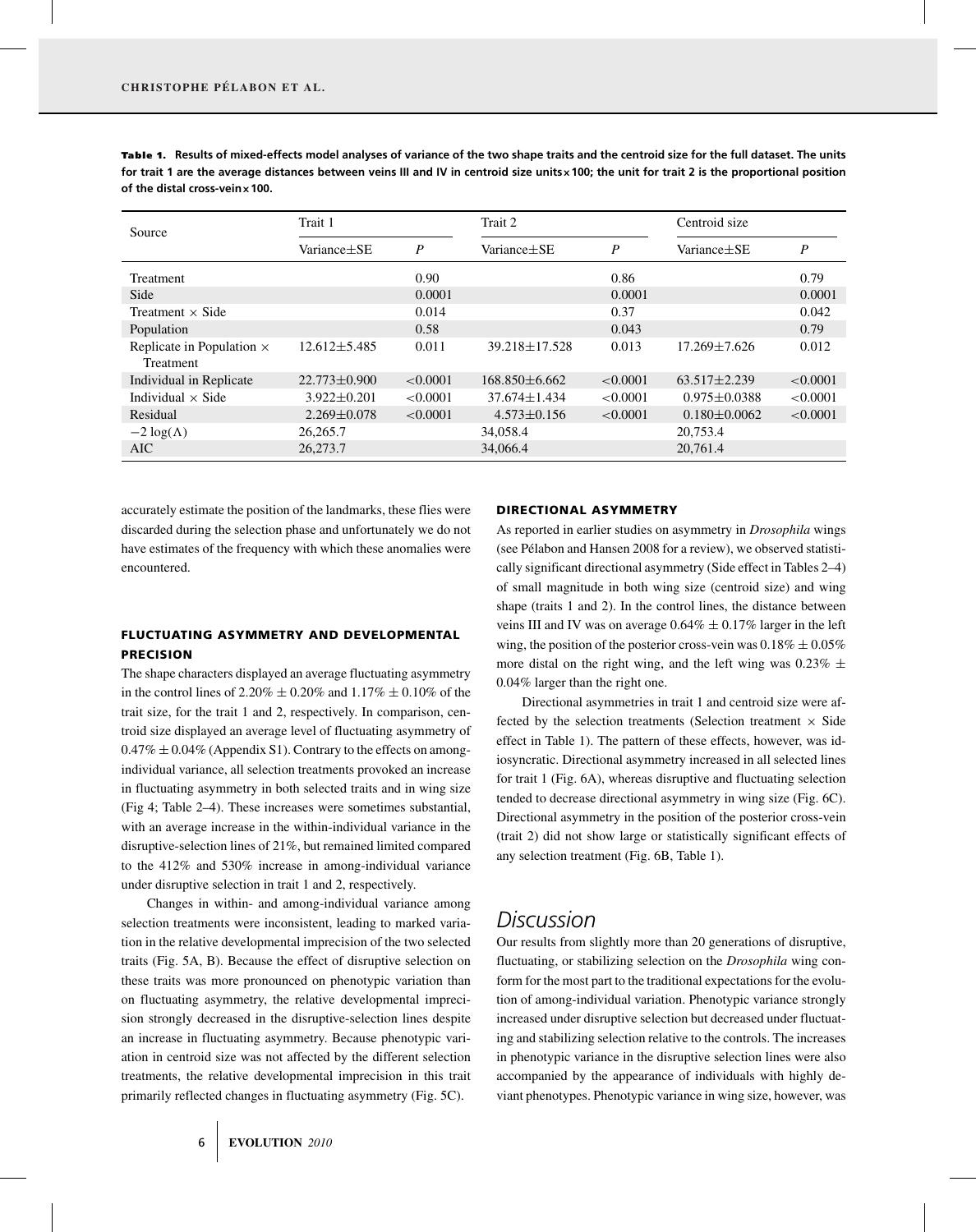

Figure 2. **Coefficients of phenotypic variation (±SE) of the trait 1 (A), trait 2 (B), and centroid size (C) for the two populations (LHM: open symbols; IV: black symbols) in the different selection treatments (replicates combined).**

unaffected or modestly decreased in all selected lines. Although this was not entirely surprising considering that wing size was not under selection, this also supports the hypothesis that the genetic controls of shape and size in the *Drosophila* wing are independent (Gilchrist and Partridge 2001, but see Breuker et al. 2006). Effects of the different selection treatments on the within-individual variance were, however, largely inconsistent with the expectations, because fluctuating asymmetry increased in all selection treatments for wing size and both shape characters.

Directional asymmetry was affected by the different selection treatments, but in a rather unpredictable manner. Directional asymmetry in size and shape is widespread in insect wings (Pelabon and Hansen 2008), and has even been considered as ´ adaptive (Van Valen 1962), but all direct attempts at detecting genetic variance in this trait have failed (Maynard Smith and Sondhi 1960; Tuinstra et al. 1990; Carter et al. 2009), indicating a lack of evolutionary potential. This apparent lack of genetic variation is, however, contradicted by the observations of changes in directional asymmetry in response to selection on wing shape (Pélabon et al. 2006; this study), by the increase in the level of directional asymmetry in wing size observed in hybrids between two *Drosophila* species (Rego et al. 2006), and the variation in direction and magnitude of directional asymmetry in wing size observed across, and even sometimes within insect species (Pélabon and Hansen 2008).

Although these results appear contradictory, Pélabon and Hansen (2008) found that directional asymmetry in wing size was expressed with extremely poor developmental precision, which implies that a genetic signal for directional asymmetry could be swamped by developmental noise. Pélabon and Hansen (2008) therefore suggested that this might explain the repeated failure of directional asymmetry to respond to direct selection, because the lack of developmental precision would make selection extremely inefficient despite possible genetic variation in directional asymmetry. It is still possible, however, that directional asymmetry can evolve via a correlated response to selection if its genetic variation is correlated with genetic variation in other traits. Such a correlated response to selection could explain the idiosyncratic changes in directional asymmetry we and other have observed.

Using recombining populations increases the realism of the study but limits our ability to infer the relative contribution of the different processes that affect the among-individual phenotypic variation and therefore our capacity to interpret the results in terms of changes in canalization. Indeed, changes in the amongindividual variance can result from either changes in genetic and/or environmental canalization, changes in allele frequency due to selection or drift, or a combination of these effects. These difficulties, however, do not extend to the effect of selection on developmental stability because variation in the level of fluctuating asymmetry in a constant environment is expected to be a direct reflection of changes in developmental stability. Keeping the above-mentioned limitations in mind, we now discuss our results in relation to the questions posed in the introduction about the evolution of variational properties.

(1) Can variational properties be changed within the time scale of a selection experiment, and if these changes occur, are they predictable from the effects of selection on variation?

Disruptive selection is expected to maintain or even increase genetic variation by equalizing allele frequency at polymorphic loci (Bulmer 1971; Spichtig and Kawecki 2004). Linkage disequilibrium may further increase genetic variance creating a bimodal distribution of the phenotypes. This could occur under assortative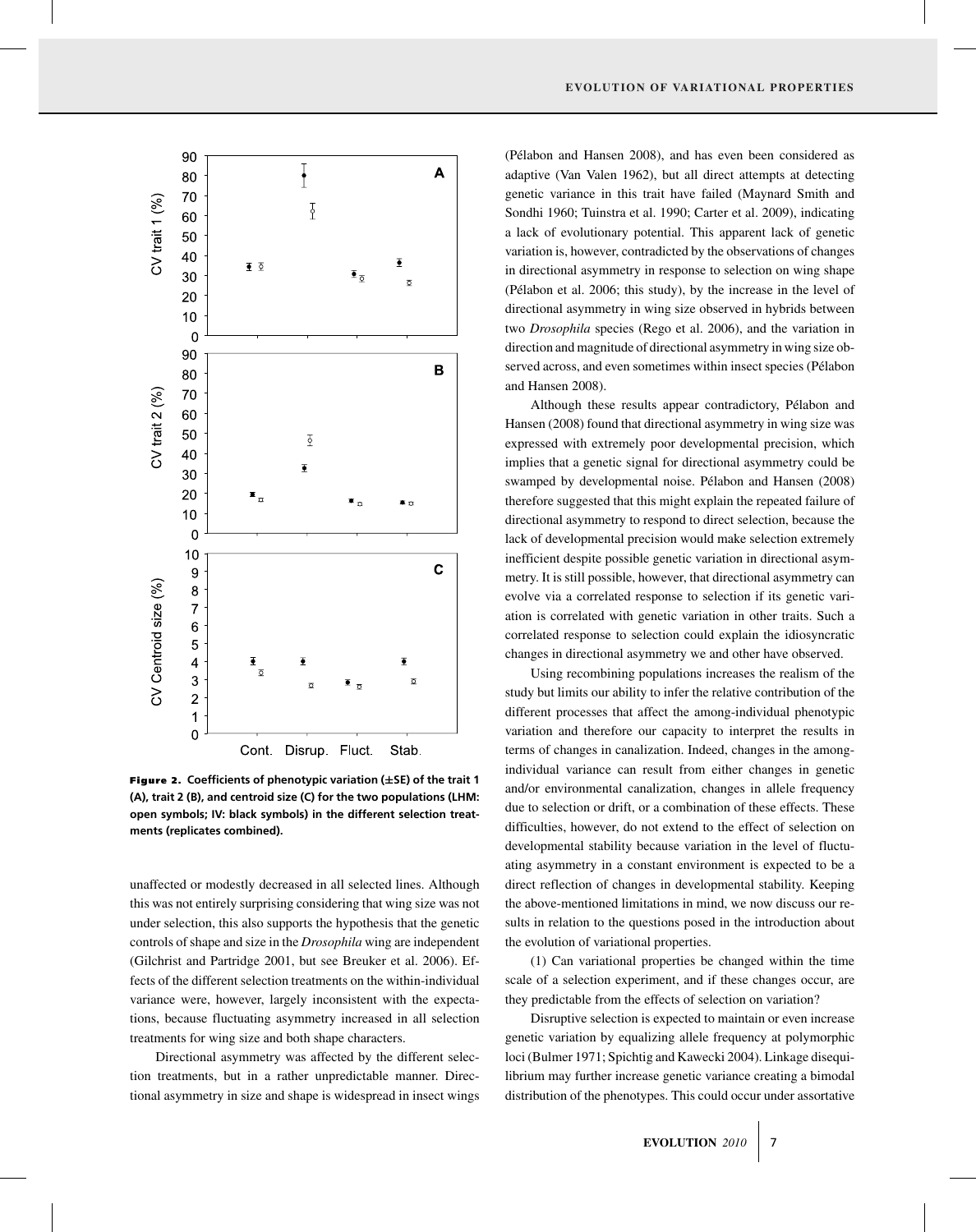Table 2. Results of mixed-effects model analyses of variance of trait 1 within treatments. The unit of measurement is the average **distances between veins III and IV (see text for full explanation) in centroid size units × 100. Models with a constant replicate-inpopulation variance over treatments fit best, so these variances were constrained to the estimate from the full model shown in Table 1. Models that allowed the other three random effects to vary among treatments fit better than the model with constant variance across treatments (total AIC difference: 687). The analysis based on the best unbiased linear predictor (BLUPs) confirmed that there were no significant differences in variance for the replicate within population and treatment term. The effect of selection treatments on the fluctuating asymmetry (Individual × Side variance) was significant; Levene test on the BLUPs:** *P***<0.0001.**

| Source                   | Control          |                  | Disruptive      |                  | Fluctuating     |                  | Stabilizing     |                  |
|--------------------------|------------------|------------------|-----------------|------------------|-----------------|------------------|-----------------|------------------|
|                          | Variance±SE      | $\boldsymbol{P}$ | Variance±SE     | $\boldsymbol{P}$ | Variance±SE     | $\boldsymbol{P}$ | Variance±SE     | $\boldsymbol{P}$ |
| Side                     |                  | < 0.0001         |                 | < 0.0001         |                 | < 0.0001         |                 | < 0.0001         |
| Population               |                  | 0.97             |                 | 0.63             |                 | 0.96             |                 | 0.86             |
| Replicate in Population  | 12.61            |                  | 12.61           |                  | 12.61           |                  | 12.61           |                  |
| Individual in Replicate  | $11.99 \pm 1.00$ | < 0.0001         | $61.02\pm4.52$  | < 0.0001         | $7.53 \pm 0.74$ | < 0.0001         | $9.35 \pm 0.82$ | < 0.0001         |
| Individual $\times$ Side | $3.16 \pm 0.31$  | < 0.0001         | $5.44 \pm 0.60$ | < 0.0001         | $3.57 \pm 0.35$ | < 0.0001         | $3.38 \pm 0.34$ | < 0.0001         |
| Residual                 | $1.79 \pm 0.12$  | < 0.0001         | $3.77 \pm 0.27$ | < 0.0001         | $1.70 \pm 0.12$ | < 0.0001         | $1.92 \pm 0.13$ | < 0.0001         |
| $-2 \log(\Lambda)$       | 6218.2           |                  | 7330.9          |                  | 5693.8          |                  | 6311.8          |                  |
| AIC                      | 6226.2           |                  | 7338.9          |                  | 5701.8          |                  | 6319.8          |                  |
|                          |                  |                  |                 |                  |                 |                  |                 |                  |

mating, but also under random mating, because mating between two up- or down-selected individuals would be more likely to produce offspring with an extreme phenotype that will fall in the selected fraction in the next generation than mating between one up- and one down-selected individual, which would tend to produce intermediate offspring. Alternatively, phenotypic variation could increase via either genetic or environmental decanalization. On the one hand, the low kurtosis and the signs of bimodality observed in the distributions of the traits in the disruptive-selection lines (Appendices S1 and S2) tend to confirm the former hypothesis because neither genetic nor environmental decanalization is expected to affect the kurtosis of the trait distribution. On the other hand, the consistency of the phenotype of the anomalous wings

observed in the disruptive-selection lines provides some evidence in favor of genetic decanalization. Because we discarded these anomalous individuals from the experiment and our analyses, it remains uncertain whether and how much of the increase in phenotypic variance resulted from genetic decanalization.

Stabilizing selection can reduce variation in several ways: removal of alleles with large effect, genetic or environmental canalization, or an increased proportion of fixed alleles via drift, because correlations in reproductive success across generations decrease the effective population size. The fact that phenotypic variance in wing size decreased regardless of the selection regime is consistent with a decrease in effective population size as the causal factor, but this decrease in within-line variance was not

Table 3. Results of mixed-effects model analyses of variance of trait 2 within treatments. The unit of measurement is the proportional **position of the distal cross-vein (see text) × 100. Models with a constant replicate-in-population variance over treatments fit best, so these variances were constrained to the estimate from the full model shown in Table 1. Models that allowed the other three random effects to vary among treatments fit better than the model with constant variance across treatments (total AIC difference=775.1). The effect of selection treatments on the fluctuating asymmetry (Individual × Side variance) was significant; Levene test on the BLUPs:** *P***<0.0001.**

| Source                   | Control          |                  | Disruptive         |                  | <b>Fluctuating</b> |                  | <b>Stabilizing</b> |                  |
|--------------------------|------------------|------------------|--------------------|------------------|--------------------|------------------|--------------------|------------------|
|                          | Variance ± SE    | $\boldsymbol{P}$ | Variance±SE        | $\boldsymbol{P}$ | Variance ± SE      | $\boldsymbol{P}$ | Variance±SE        | $\boldsymbol{P}$ |
| Side                     |                  | 0.011            |                    | 0.050            |                    | 0.0072           |                    | 0.61             |
| Population               |                  | 0.75             |                    | 0.42             |                    | 0.09             |                    | 0.30             |
| Replicate in Population  | 39.2             |                  | 39.2               |                  | 39.2               |                  | 39.2               |                  |
| Individual in Replicate  | $79.11 \pm 6.80$ | < 0.0001         | $498.45 \pm 36.37$ | < 0.0001         | $43.06 \pm 4.81$   | < 0.0001         | $44.94 \pm 4.46$   | < 0.0001         |
| Individual $\times$ Side | $30.67 \pm 2.39$ | < 0.0001         | $50.22 \pm 3.74$   | < 0.0001         | $37.42 \pm 2.93$   | < 0.0001         | $32.31 \pm 2.43$   | < 0.0001         |
| Residual                 | $4.60 \pm 0.31$  | < 0.0001         | $5.14 \pm 0.36$    | < 0.0001         | $4.21 \pm 0.29$    | < 0.0001         | $4.37 \pm 0.29$    | < 0.0001         |
| $-2 \log(\Lambda)$       | 8274.5           |                  | 9127.0             |                  | 7611.8             |                  | 8246.0             |                  |
| <b>AIC</b>               | 8282.5           |                  | 9135.0             |                  | 7619.8             |                  | 8254.0             |                  |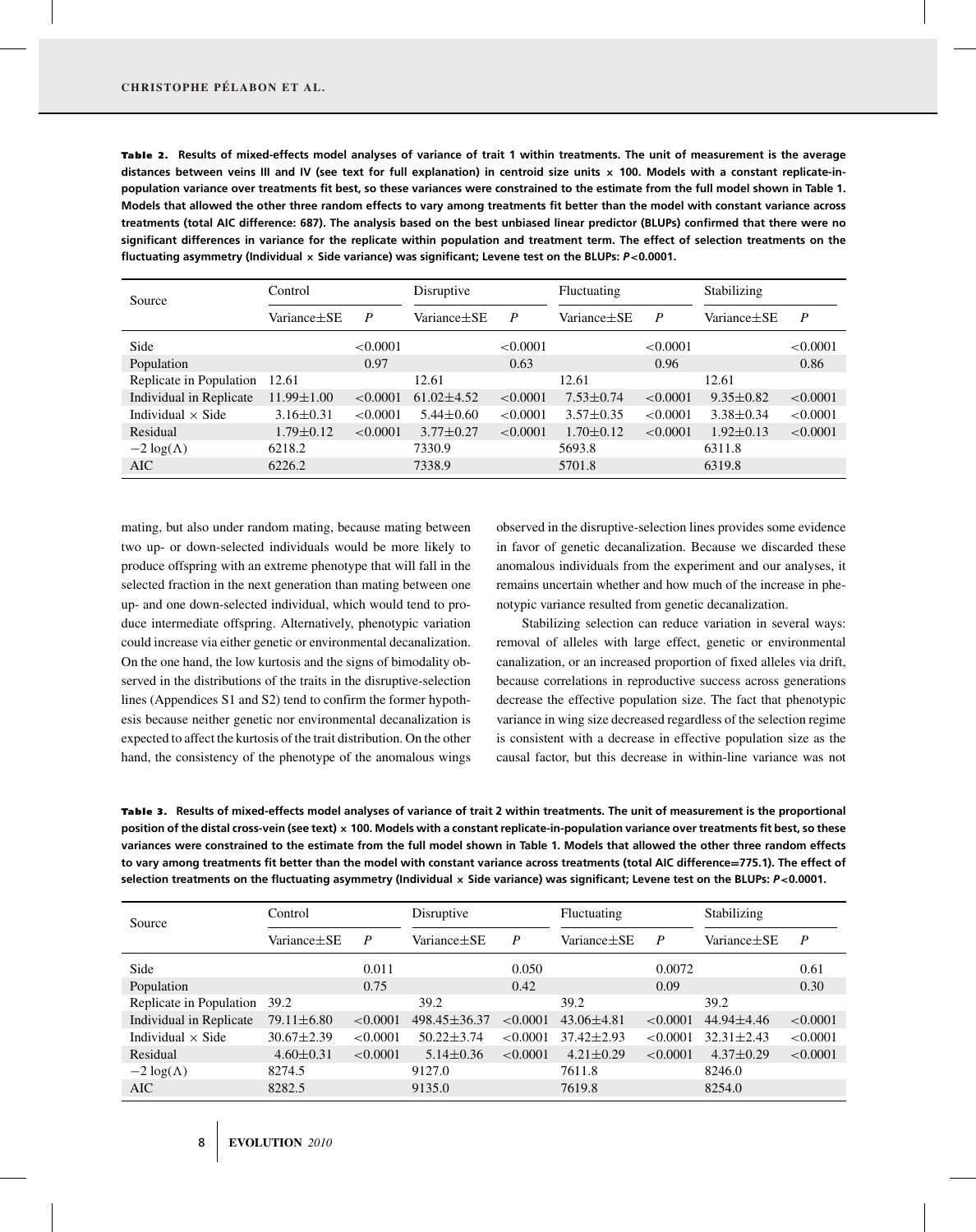| Table 4. Results of mixed-effects model analyses of variance of centroid size (mm) $\times$ 100 within treatments. Models with a constant    |
|----------------------------------------------------------------------------------------------------------------------------------------------|
| replicate-in-population variance over treatments fit best, so these variances were constrained to the estimate from the full model shown     |
| in Table 1. Models that allowed the other three random effects to vary among treatments fit better than the model with constant              |
| variance across treatments (total AIC difference=60.9). The effect of selection treatments on the fluctuating asymmetry (Individual $\times$ |
| Side variance) was significant; Levene test on the BLUPs: P<0.0034.                                                                          |

| Control            |          | Disruptive        |                  | <b>Fluctuating</b> |                  | Stabilizing        |                  |
|--------------------|----------|-------------------|------------------|--------------------|------------------|--------------------|------------------|
| Variance ± SE      | P        | Variance±SE       | $\boldsymbol{P}$ | Variance±SE        | $\boldsymbol{P}$ | Variance ± SE      | $\boldsymbol{P}$ |
|                    | < 0.0001 |                   | 0.0010           |                    | 0.0011           |                    | < 0.0001         |
|                    | 0.49     |                   | 0.94             |                    | 0.90             |                    | 0.77             |
| 17.27              |          | 17.27             |                  | 17.27              |                  | 17.27              |                  |
| $76.714 \pm 5.378$ | < 0.0001 | $64.564\pm4.506$  | ${<}0.0001$      | $41.386 \pm 3.044$ | < 0.0001         | $69.525 \pm 4.798$ | $\leq 0.0001$    |
| $0.818 \pm 0.066$  | < 0.0001 | $1.144 \pm 0.090$ | < 0.0001         | $1.089 \pm 0.090$  | < 0.0001         | $0.860 \pm 0.067$  | < 0.0001         |
| $0.168 \pm 0.011$  | < 0.0001 | $0.196 \pm 0.014$ | < 0.0001         | $0.207 \pm 0.014$  | < 0.0001         | $0.153 \pm 0.010$  | < 0.0001         |
| 5217.4             |          | 5347.7            |                  | 4818.9             |                  | 5284.5             |                  |
| 5225.4             |          | 5355.7            |                  | 4826.9             |                  | 5292.5             |                  |
|                    |          |                   |                  |                    |                  |                    |                  |

accompanied by an increase in the among-line variance as expected under drift. Therefore, a decrease in genetic variance via selection and/or an increase in genetic and environmental canalization remain the most likely mechanisms that affected phenotypic variation under stabilizing selection. Scharloo et al. (1967) also observed that the decrease in phenotypic variation under stabilizing selection was partly caused by the decrease in the genotype sensitivity to environmental variation (i.e., increased environmental canalization).

Our fluctuating-selection treatment applied truncated directional selection that changed direction nearly every generation. Over the course of the experiment this regime could have resulted in net stabilizing selection. The effects of such a selection treatment on random environmental variation (i.e., variation unrelated to environmental cues; Bull 1987) are less predictable, however, because intermediate genotypes with a high phenotypic variance due to low environmental canalization or developmental stability could have larger geometric mean fitness than more canalized



Figure 3. **Example of the abnormal development of the** *Drosophila* **wing observed in the disruptive selection lines (upper panel: normal wings; lower panel: wings with anomalous development).**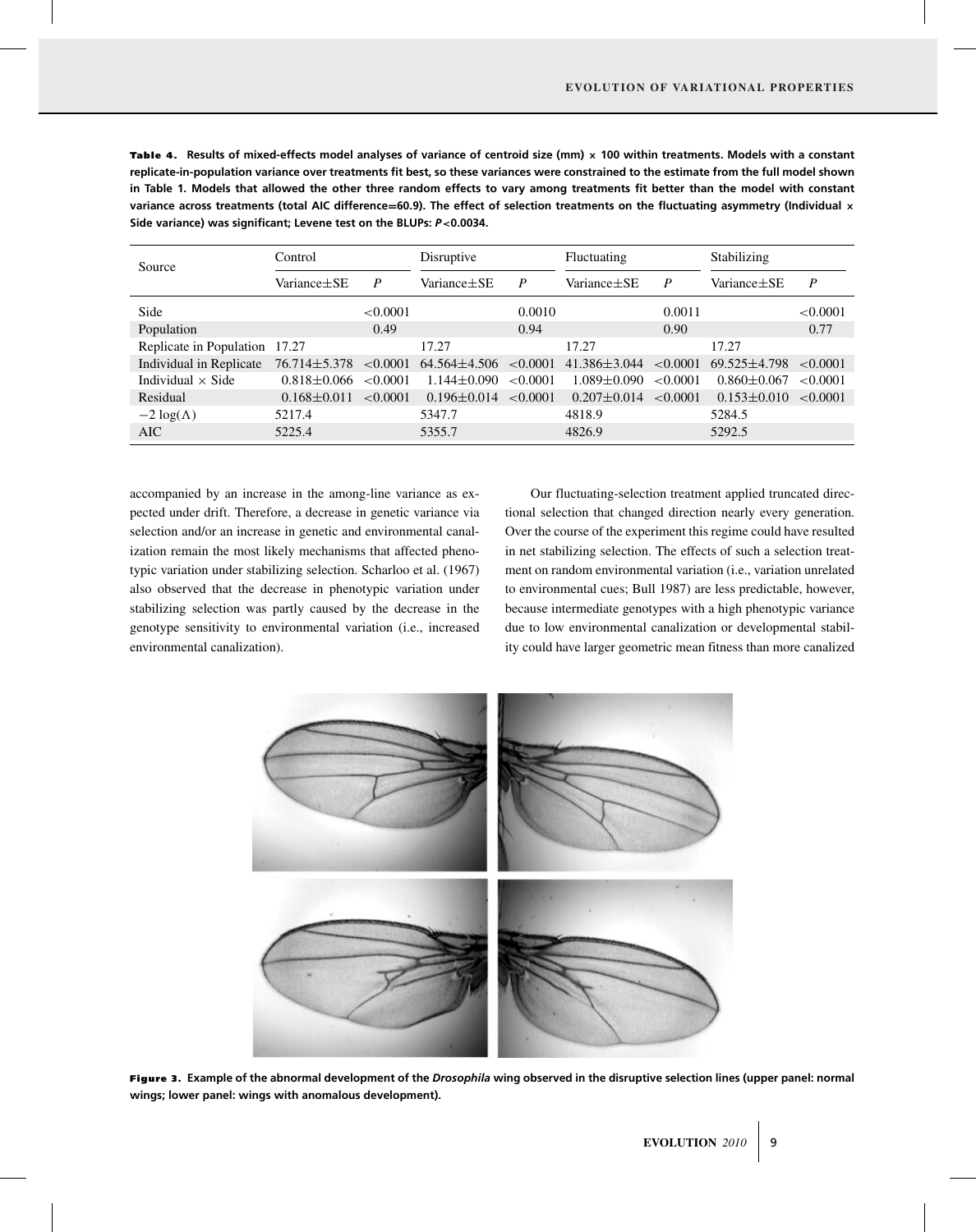



Figure 4. **Mean (±SE) relative fluctuating asymmetry (RFA, size standardized fluctuating asymmetry) in the trait 1 (A), trait 2 (B), and in centroid size (C) for the two populations (LHM: open symbols; IV: black symbols) in the different selection treatments. The size standardized FA was obtained by dividing the average fluctuating asymmetry (corrected for the directional asymmetry) by the average trait size (replicates combined). RFAs are given in percentage of the mean trait size. Therefore, a mean RFA of 2.2% in the trait 1 indicates that the average asymmetry between the left and the right wings in the distance between veins III and IV equals 2.2% of the average distance between the two veins.**

genotypes (Bull 1987; Simons and Johnston 2006). Following this scenario, the decrease in phenotypic variance resulting from the loss of extreme genotypes could be balanced by the increasing frequency of genotypes with intermediate means, but increased variance. Our results support this hypothesis because we observed a simultaneous decrease in phenotypic variance and increase in

Figure 5. **Developmental imprecision (±SE) of the trait 1 (A), trait 2 (B), and centroid size (C) for the two populations (LHM: open symbols; IV: black symbols) in the different selection treatments. The developmental imprecision is expressed as the percentage of phenotypic variance due to fluctuating asymmetry. It is obtained by dividing the total among-individual variance component (including the within-individual variance) by the individual × Side variance component (replicates combined).**

developmental instability. Nevertheless, despite the possible decrease in environmental canalization under fluctuating selection, this treatment appeared more efficient at decreasing phenotypic variation than stabilizing selection, suggesting that rapid fluctuating selection as applied here was particularly efficient at removing alleles with larger effects.

Developmental stability was clearly affected by selection on variation. Fluctuating asymmetry in all traits increased under disruptive selection, suggesting that this selection treatment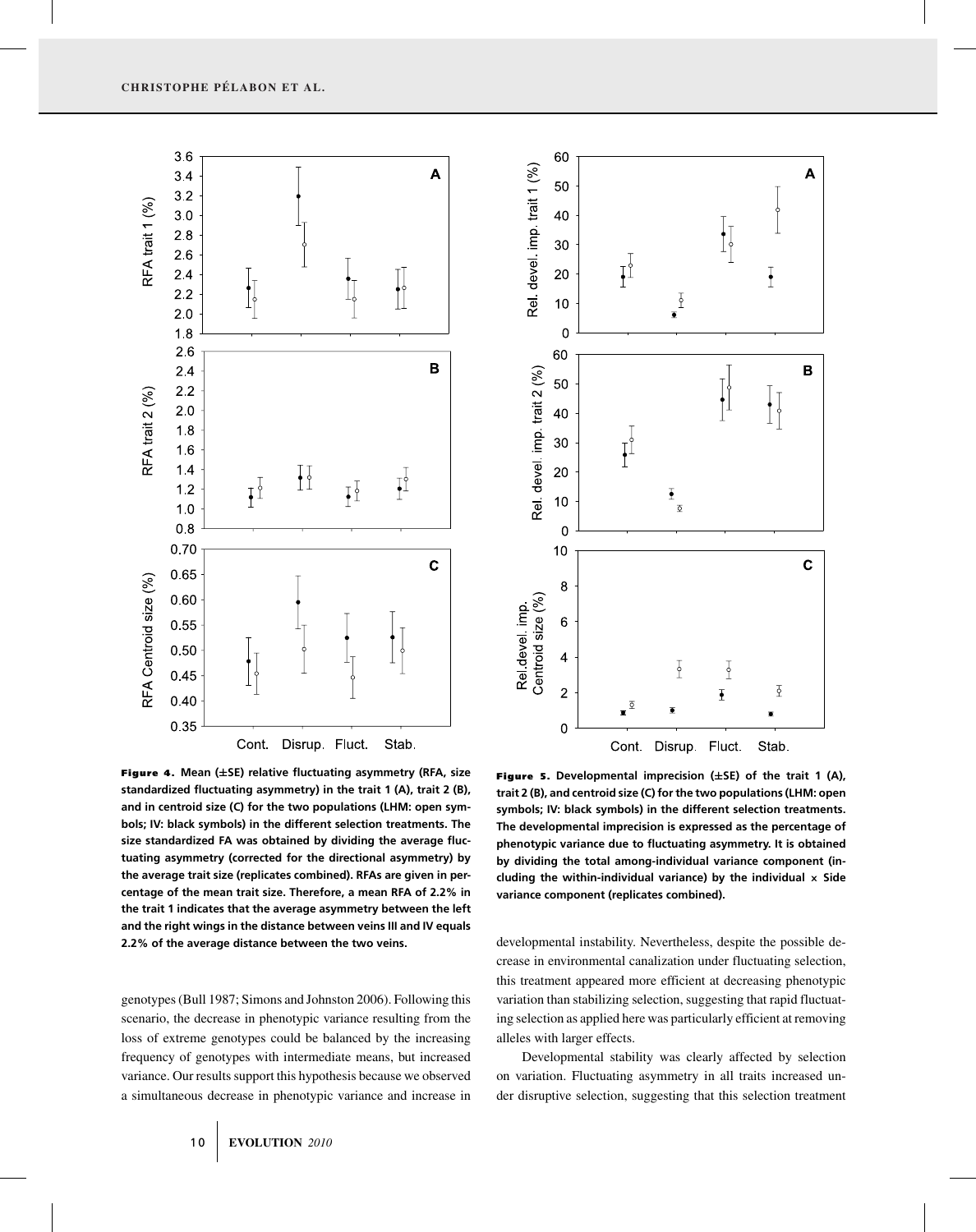

Figure 6. **Mean (±SE) directional asymmetry expressed in percentage of trait size in trait 1 (A), trait 2 (B), and in centroid size (C) for the two populations (LHM: open symbols; IV: black symbols) in the different selection treatments (replicates combined).**

negatively affects developmental stability, as expected from some models. This result seems to confirm earlier studies by Scharloo et al. (1967) and Thoday (1959) where disruptive selection provoked an increase in both phenotypic variation and fluctuating asymmetry. However, the increase in fluctuating asymmetry in the disruptive-selection lines is not necessarily an adaptive response of developmental stability to selection on variation. Indeed, fluctuating asymmetry in wing size also increased although no selection was applied on this character. Furthermore, stabilizing selection provoked a weak but consistent increase in fluctuating asymmetry. This last result is in sharp contrast with the general expectation that stabilizing selection should decrease any

sources of phenotypic variation. It also contrasts with the results from Scharloo et al. (1967). However, selection in Scharloo's experiment started immediately after the introduction of a mutant allele into the reference genetic background. Although this was justified to prevent natural selection on the mutant character, introduction of the mutant allele may have disrupted developmental stability. The subsequent increase in developmental stability may have resulted from the reorganization of the genetic architecture around the new allele, as observed in *Lucilia cuprina* (Clarke and McKenzie 1987), and not as a response of developmental stability to selection on variation.

(2) Are canalization and developmental stability generally optimized under natural selection, so that we may expect decanalization and increased developmental noise under most artificialselection regimes?

The nonadaptive changes in fluctuating asymmetry suggest that developmental instability may be effectively optimized in the control lines and that any changes in the genetic background resulting from whatever selection regimes would lead to a decrease in developmental stability. This hypothesis finds further support in the asymmetrical responses that A. J. R. Carter and D. Houle (unpubl. ms.) obtained when selecting flies from the LHM population for an increase and a decrease in fluctuating asymmetry in wing shape. Although lines selected for an increase in fluctuating asymmetry showed a consistent response during the 42 generations of selection, only one of the two lines selected for a decrease in fluctuating asymmetry showed a significant response to selection, this response being weaker than the response in the lines selected for an increase fluctuating asymmetry. Alternatively, the general increase in fluctuating asymmetry under selection could be explained by a negative effect of inbreeding on developmental stability (Mitton and Grant 1984) if selected lines were more homozygous than the control lines. This hypothesis is unlikely, however, because the association between developmental stability and inbreeding is generally weak even in studies where the level of inbreeding was high (Vøllestad et al. 1999), and our selected lines were maintained with the rather large population size.

Developmental stability was most affected by disruptive selection in our study. Furthermore, both Thoday (1959) and Scharloo et al. (1967) found that the negative effect of disruptive selection on developmental stability depended on the occurrence of disassortative mating (mating between opposite extremes). These observations together with the often observed decrease in developmental stability in interpopulation or interspecific hybrids (Alibert and Auffray 2003), suggest that interactions among-loci, that is, epistasis, may be the primary source of genetic variance in developmental stability, as suggested by Leamy et al. (2005).

(3) Are the variational properties of genetic, environmental, and individual developmental components concordant?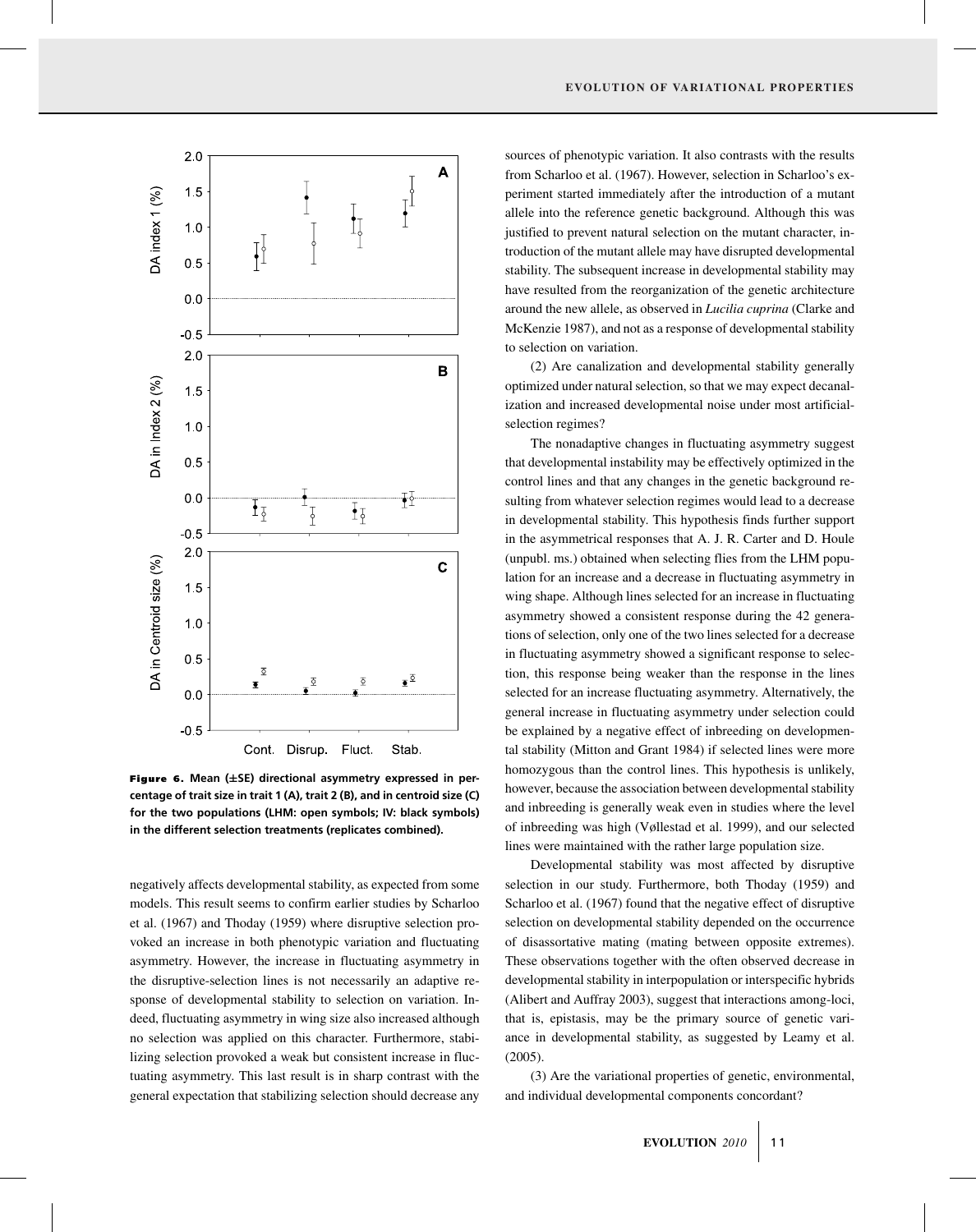Changes in among- and within-individual variance were only congruent in the disruptive-selection lines for the selected characters, although the increase in fluctuating asymmetry was much smaller than the increase in phenotypic variance. Under stabilizing selection, where all sources of phenotypic variation should be minimized, fluctuating asymmetry increased. Furthermore, disruptive selection on the shape character did not affect, or slightly decreased the among-individual variance in wing size but increased fluctuating asymmetry. To the extent that changes in among-individual variation reflect, at least partly, changes in canalization, these results support the hypothesis that different processes affect canalization and developmental stability (Debat et al. 2000, 2006, 2009; Hoffmann and Woods 2001; Reale and ´ Roff 2003; Pélabon et al. 2004b).

#### ACKNOWLEDGMENTS

The authors would like to thank C. Evers, M. Gudarzi, A. Nafus, S. Schwinn and T. Weier, K. Chung, S. Graf, E. Kleiman, S. Brooks, K. Amrose, and J. Woechlke for selecting and imaging the different lines of *Drosophila*. We also thank S. Proulx and an anonymous reviewer for providing valuable comments that improved our manuscript. This work was supported in part by the NSF grant DEB-0344417 to DH and TFH.

#### LITERATURE CITED

- Alibert, P., and J. C. Auffray. 2003. Genomic coadaptation, outbreeding depression, and developmental stability. Pp. 116–134 *in* M. Polak, ed. Developmental Instability: causes and consequences. Oxford Univ. Press, Oxford, UK.
- Alvarez-Castro, J. M., M. Kopp, and J. Hermisson. 2009. Effects of epistasis and the evolution of genetic architecture: exact results for a 2-locus model. Theor. Pop. Biol. 75:109–122.
- Barton, N. H., and M. Turelli. 1987. Adaptive landscapes, genetic distance and the evolution of quantitative characters. Genet. Res. Camb. 49:157–173.
- Breuker C. J., J. S. Patterson, and C. P. Klingenberg. 2006. A single basis for developmental buffering of *Drosophila* wing shape. Plos ONE, 1:e7.
- Bull, J. J. 1987. Evolution of phenotypic variance. Evolution 41:303–315.
- Bulmer, M. G. 1971. The effect of selection on genetic variability. Am. Nat. 105:201–211.
- ———. 1980. The mathematical theory of quantitative genetics, Clarendon, Oxford Univ. Press, Oxford.
- Burger, R. 1991. Moments, cumulants, and polygenic dynamics. J. Math. Biol. ¨ 30:199–213.
- ———. 1999. Evolution of genetic variability and the advantage of sex and recombination in a changing environment. Genetics 153:1055–1069.
- ———. 2000. The mathematical theory of selection, recombination, and mutation. Wiley, Chichester.
- ———. 2002. On a genetic model of intraspecific competition and stabilizing selection. Am. Nat. 160:661–682.
- Carter, A. J. R., J. Hermisson, and T. F. Hansen. 2005. The role of epistatic gene interactions in response to selection and the evolution of evolvability. Theor. Pop. Biol. 168:179–196.
- Carter, A. J. R., E. Osborne, and D. Houle. 2009. Heritability of directional asymmetry in *Drosophila melanogaster*. Int. J. Evol. Biol. Vol. 2009:  $1 - 7$ .
- Clarke, G. M. 1998. The genetic basis of developmental stability. V. Inter- and intra-individual character variation. Heredity 80:562–567.

Clarke, G. M., and J. A. McKenzie. 1987. Developmental stability of in-

secticide resistant phenotypes in blowfly: a result of canalizing natural selection. Nature 325:345–346.

- Coyne, J. A. 1987. Lack of response to selection for directional asymmetry in *Drosophila melanogaster*. J. Hered. 78:119.
- Debat, V., and P. David. 2001. Mapping phenotypes: canalization and developmental plasticity. Trends Ecol. Evol. 16:555–561.
- Debat, V., P. Alibert, P. David, E. Paradis, and J. C. Auffray. 2000. Independence between developmental stability and canalization in the skull of the house mouse. Proc. R. Soc. Lond. B 267:423–430.
- Debat, V., C. C. Milton, S. Rutherford, C. P. Klingenberg, and A. A. Hoffmann. 2006. Hsp90 and the quantitative variation of wing shape in *Drosophila melanogaster*. Evolution 60:2529–2538.
- Debat, V., A. Debelle, and I. Dworkin. 2009. Plasticity, canalization and developmental stability of the *Drosophila* wing: joint effects of mutation and developmental temperature. Evolution 63:2864–2876.
- de Visser, J. A. G. M., J. Hermisson, G. P. Wagner, L. A. Meyers, H. C. Bagheri, J. L. Blanchard, L. Chao, J. M. Cheverud, S. F. Elena, W. Fontana, et al. 2003. Evolution and detection of genetic robustness. Evolution 57:1959–1972.
- Draghi, J., and G. P. Wagner. 2008. Evolution of evolvability in a developmental model. Evolution 62:301–315.
- Flatt, T. 2005. The evolutionary genetics of canalization. Quart. Rev. Biol. 80:287–316.
- Fuller, R. C., and D. Houle. 2003. Inheritance of developmental instability. Pp. 157–184 *in* M. Polak, ed. Developmental stability: causes and consequences. Oxford Univ. Press, Oxford, UK.
- Gavrilets, S. 2004. Fitness landscape and the origin of species. Monographs in Population Biology vol. 41. pp. 476. Princeton Univ. Press, Princeton.
- Gavrilets, S., and A. Hastings. 1994. A quantitative-genetic model for selection on developmental noise. Evolution 48:1478–1486.
- Gilchrist, A. S., and L. Partridge. 2001. The contrating genetic architecture of wing size and shape in *Drosophila melanogaster*. Heredity 86:144–152.
- Hallgrímsson, B., K. Willmore, and B. K. Hall. 2002. Canalization, developmental stability, and morphological integration in primate limbs. Year. Phys. Anthropol. 45:131–158.

Hansen, T. F. 1992. Selection in asexual populations: an extension of the fundamental theorem. J. Theor. Biol. 155:537–544.

- ———. 2003. Is modularity necessary for evolvability? Remarks on the relationship between pleiotropy and evolvability. Biosystems 69:83–94.
- -. 2006. The evolution of genetic architecture. Ann. Rev. Ecol. Evol. Syst. 37:123–157.
- -. 2010. Epigenetics: adaptation or contingency? *In* B. Hallgrímsson and B. K. Hall, eds. Epigenetics: linking genotype and phenotype in development and evolution. California Univ. press. *In press*.
- Hansen, T. F., and G. P. Wagner. 2001. Modeling genetic architecture: a multilinear theory of gene interaction. Theor. Pop. Biol. 59:61–86.
- Hansen, T. F., J. M. Alvarez-Castro, A. J. R. Carter, J. Hermisson, and G. P. Wagner. 2006a. Evolution of genetic architecture under directional selection. Evolution 60:1523–1536.
- Hansen, T. F., A. J. R. Carter, and C. Pélabon. 2006b. On adaptive accuracy and precision in natural populations. Am. Nat. 168:168–181.
- Hermisson, J., T. F. Hansen, and G. P. Wagner. 2003. Epistasis in polygenic traits and the evolution of genetic architecture under stabilizing selection. Am. Nat. 161:708–734.
- Hoffmann, A. A., and R. Woods. 2001. Trait variability and stress: canalization, developmental stability and the need for a broad approach. Ecol. Lett. 4:97–101.
- Houle, D. 1998. How should we explain variation in the genetic variance of traits? Genetica 102:241–253.
- Houle, D., and L. Rowe. 2003. Natural selection in a bottle. Am. Nat. 161:50– 67.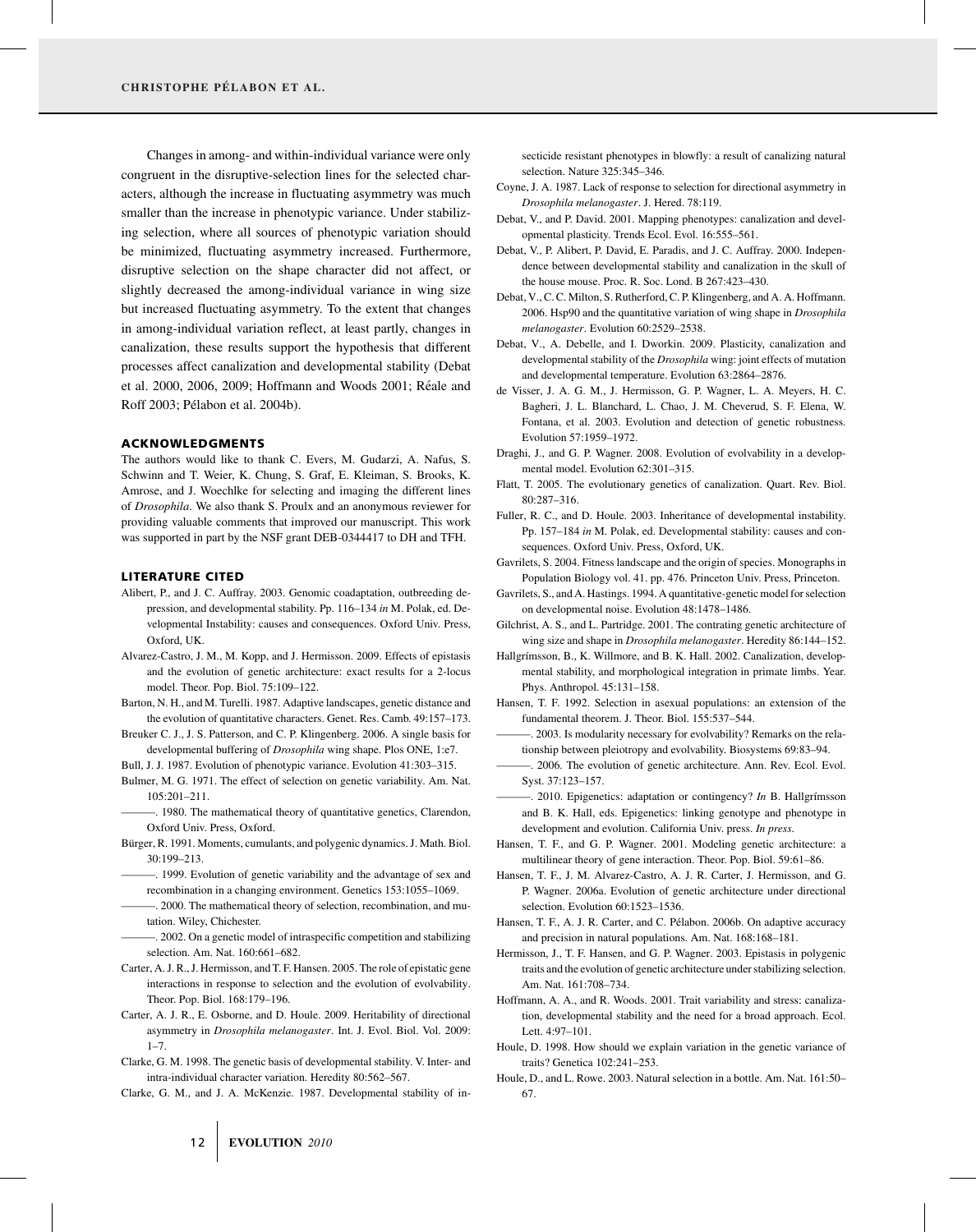- Houle, D., J. Mezey, P. Galpern, and A. J. R. Carter. 2003. Automated measurement of *Drosophila* wings. BMC Evol. Biol. 3:25.
- Jones, A. G., S. J. Arnold, and R. Bürger. 2004. Evolution and stability of the G-matrix on a landscape with a moving optimum. Evolution 58:1639– 1654.

———. 2007. The mutation matrix and the evolution of evolvability. Evolution 61:727–745.

- Kawecki, T. J. 2000. The evolution of genetic canalization under fluctuating selection. Evolution 54:1–12.
- Klingenberg, C. P. 2003. A developmental perspective on developmental instability: theory, models and mechanisms. Pp. 14–34 *in* M. Polak, ed. Developmental instability: causes and consequences. Oxford Univ. Press, Oxford, UK.
- Klingenberg, C. P., and G. S. McIntyre. 1998. Geometric morphometrics of developmental instability: analyzing patterns of fluctuating asymmetry with Procrustes methods. Evolution 52:1363–1375.
- Kopp, M., and J. Hermisson. 2006. The evolution of genetic architecture under frequency-dependent disruptive selection. Evolution 60:1537–1550.
- Layzer, D. 1980. Genetic variation and progressive evolution. Am. Nat. 115:809–826.
- Leamy, L. J., and C. P. Klingenberg. 2005. The genetics and evolution of fluctuating asymmetry. Ann. Rev. Ecol. Evol. Syst. 36:1–21.
- Leamy, L. J., M. S. Workman, E. J. Routman, and J. M. Cheverud. 2005. An epistatic genetic basis for fluctuating asymmetry of tooth size and shape in mice. Heredity 94:316–325.
- Lu, F., and E. E. Milios. 1994. Optimal spline fitting to planar shape. Signal Process 37:129–140.
- Lynch, M. 2007. The origins of genome architecture. Sinauer.
- Maynard Smith, J., and K. C. Sondhi. 1960. The genetics of a pattern. Genetics 45:1039–1050.
- Mitton, J. B., and M. C. Grant. 1984. Association among protein heterozygosity, growth rate, and developmental homeostasis. Ann. Rev. Ecol. Syst. 15:479–499.
- Nijhout, H. F., and G. Davidowitz. 2003. Developmental perspectives on phenotypic variation, canalization, and fluctuating asymmetry. Pp. 3– 13 *in* M. Polak, ed. Developmental stability: causes and consequences. Oxford Univ. Press, Oxford, UK.
- Palmer, A. R. 1994. Fluctuating asymmetry analyses: a primer. Pp. 335–364 *in* T. A. Markow, ed. Development instability: its origins and evolutionary implications. Kluver Academic Publishers, Dordrecht.
- Palmer, A. R., and C. Strobeck. 1986. Fluctuating asymmetry: measurement, analysis, pattern. Ann. Rev. Ecol. Syst. 17:391–421.
	- -. 1992. Fluctuating asymmetry as a measure of developmental stability: implications of non-normal distributions and power of statistical test. Acta Zool. Fenn. 191:55–70.
- Pélabon, C., T. F. Hansen, M. L. Carlson, and W. S. Armbruster. 2004a. Variational and genetic properties of developmental stability in *Dalechampia scandens*. Evolution 58:504–514.
- Pélabon, C., M. L. Carlson, T. F. Hansen, N. G. Yoccoz, and W. S. Armbruster. 2004b. Consequences of inter-population crosses on developmental stability and canalization of floral traits in *Dalechampia scandens*(Euphorbiaceae). J. Evol. Biol. 17:19–32.
- Pélabon, C., T. F. Hansen, A. J. R. Carter, and D. Houle. 2006. Response of fluctuating and directional asymmetry to selection on wing shape in *Drosophila melanogaster*. J. Evol. Biol. 19:764–776.
- Pélabon, C, and T. F. Hansen. 2008. On the adaptive accuracy of subtle directional asymmetry in insect wing size. Evolution 62:2855–2867.
- Proulx, S. R., and P. C. Phillips. 2005. The opportunity for canalization and the evolution of genetic networks. Am. Nat. 165:147–162.
- Réale, D., and D. A. Roff. 2003. Inbreeding, developmental stability, and canalization in the sand cricket *Gryllus firmus*. Evolution 57:597– 605.
- Rego, C., M. Matos, and M. Santos. 2006. Symmetry breaking in interspecific *Drosophila* hybrids is not due to developmental noise. Evolution 60:746– 761.
- Rifkin, S. A., D. Houle, J. Kim, and K. P. White. 2005. A mutation accumulation assay reveals a broad capacity for rapid evolution of gene expression. Nature 438:220–223.
- Rohlf, F. J., and D. Slice. 1990. Extensions of the Procrustes method for the optimal superimposition of landmarks. Syst. Zool. 39:40–59.
- Santos, M. 2002. Genetics of wing asymmetry in *Drosophila buzzatii*. J. Evol. Biol. 15:720–734.
- Scharloo, W., M. S. Hoogmoed, and A. Ter Kuile. 1967. Stabilizing and disruptive selection on a mutant character in *Drosophila*. I. The phenotypic variance and its components. Genetics 56:709–726.
- Simons, A. M., and M. O. Johnston. 2006. Environmental and genetic sources of diversification in the timing of seed germination: implications for the evolution of bet hedging. Evolution 60:2280–2292.
- Sorensen, D. A., and W. G. Hill. 1983. Effects of disruptive selection on genetic variance. Theor. Appl. Genet. 65:173–180.
- Spichtig, M., and T. J. Kawecki. 2004. The maintenance (or not) of polygenic variation by soft selection in heterogeneous environments. Am. Nat. 164:70–84.
- Thoday, J. M. 1959. Effects of disruptive selection. I. Genetic flexibility. Heredity 13:187–203.
- Tuinstra, E. J., G. De Jong, and W. Scharloo. 1990. Lack of response to family selection for directional asymmetry in *Drosophila melanogaster* – left and right are not distinguished in development. Proc. R. Soc. Lond. B 241:146–152.
- Turelli, M., and N. H. Barton. 1990. Dynamics of polygenic characters under selection. Theor. Pop. Biol. 38:1–57.
- Van Dongen, S., and L. Lens. 2000. The evolutionary potential of developmental instability. J. Evol. Biol. 13:326–335.
- Van Valen, L. 1962. A study of fluctuating asymmetry. Evolution 16:125–142.
- Vøllestad, L. A., K. Hindar, and A. P. Møller. 1999. A meta-analysis of fluctuating asymmetry in relation to heterozygosity. Heredity 83:206– 218.
- Waddington, C. H. 1957. The strategy of the genes. MacMillan Co., New York.
- Wagner, G. P., and L. Altenberg. 1996. Complex adaptations and the evolution of evolvability. Evolution 50:967–976.
- Wagner, G. P., G. Booth, and H. Bagheri-Chaichian. 1997. A population genetic theory of canalization. Evolution 51:329–347.
- Willmore, K. E., C. P. Klingenberg, and B. Hallgrímsson. 2005. The relationship between fluctuating asymmetry and environmental variance in Rhesus macaque skulls. Evolution 59:898–909.
- Zhang, X. Z. 2005. Evolution and maintenance of the environmental component of the phenotypic variance: benefit of plastic traits under changing environments. Am. Nat. 166:569–580.
- Zhang, X. Z., and W. G. Hill. 2005. Evolution of the environmental component of the phenotypic variance: stabilizing selection in changing environments and the cost of homogeneity. Evolution 59:1237–1244.

Associate Editor: J. Wolf